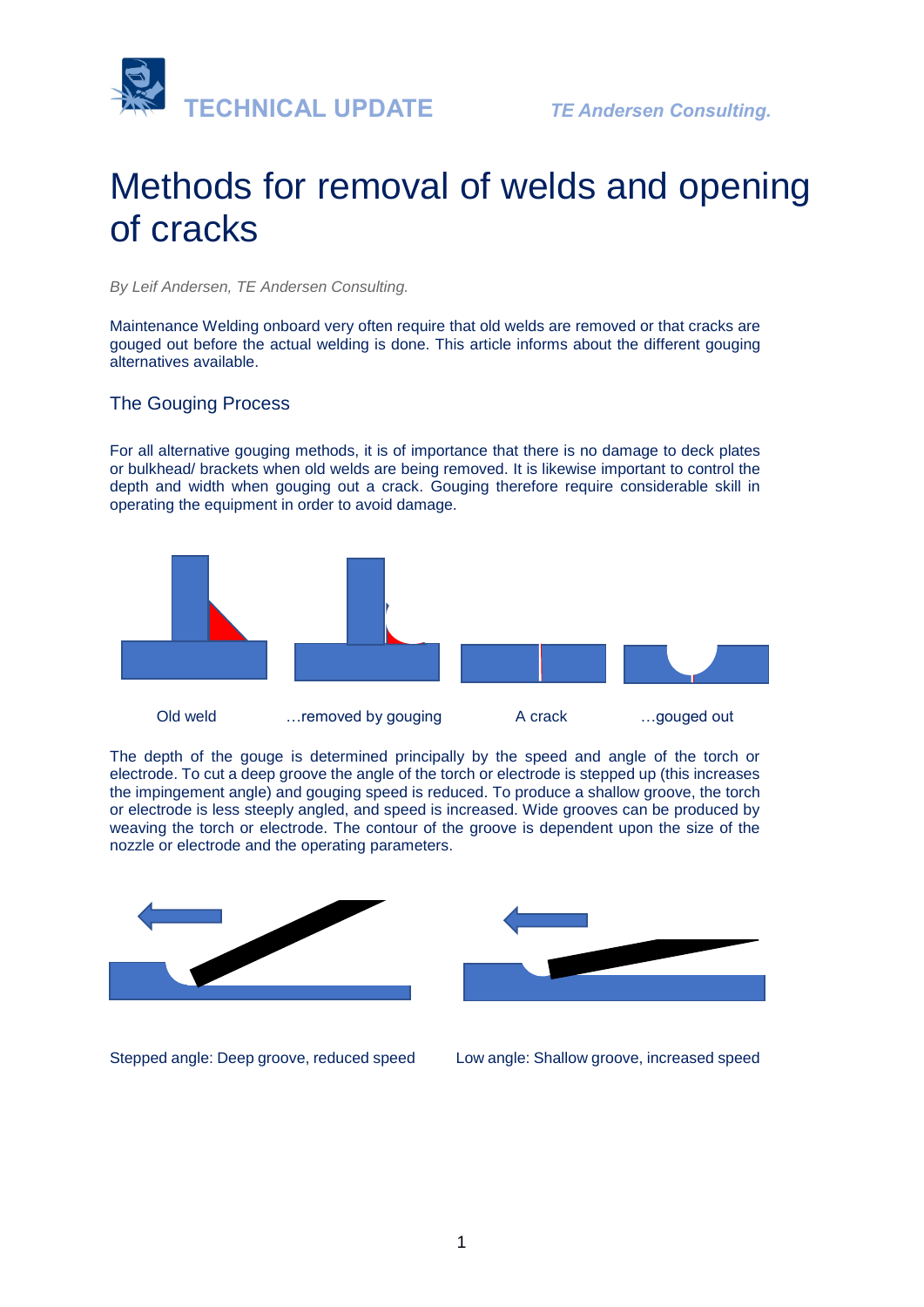

# Oxy-Acetylene Gouging

Most vessels will have access to Oxygen and Acetylene during voyage. It is therefore a likely process to be used for gouging. Standard oxygen and acetylene equipment used for cutting can be employed with only a few alterations in order to perform gouging. The process is particularly attractive because of its low noise, ease of handling, and ability to be used in all positions.



There are two important items that must be added. Firstly, change cutting attachment from 90 or 75 degrees to 0 degree. Fit the **0-degree cutting attachment** with a **Gouging nozzle**.



0 degree cutting attachment fitted with Gouging nozzle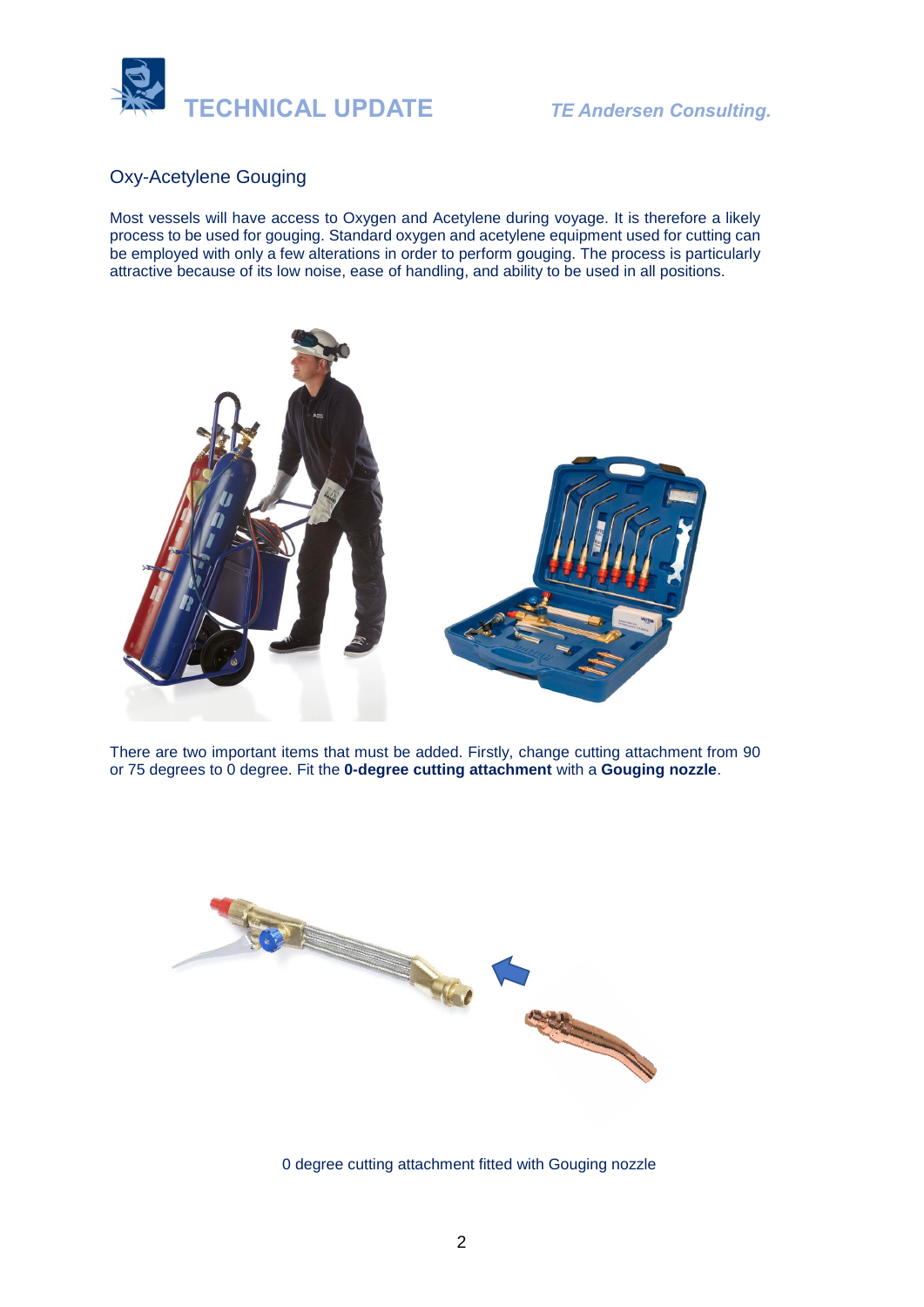



Gouging nozzles operate with higher pressure settings than when doing cutting. Acetylene: 0,5 bar (72,5 psi) Oxygen: 5,7 bar (827 psi) If hose length exceeds 10 m (32 ft.) increase pressure setting with 30%

The shape of the gouging nozzle makes it easier for the welder to operate the torch.



When cutting or gouging, the steel is locally heated to a temperature above the ignition temperature of steel that is approximately 900deg.C (1652deg F). At that moment the operator opens the oxygen cutting valve and a jet of oxygen is used to melt the metal in a chemical reaction between pure oxygen and the hot metal. This jet of oxygen is also used to blow away molten metal and slag.

Keep in mind: It is more likely that one can experience flashbacks when doing gouging compared to cutting. Therefore make sure that the welding shank is fitted with non return valves and that regulators are protected by flashback arrestors.

NB. Oxy-Acetylene Gouging can only be performed on steel. It will not work on Aluminum, Copper or Stainless Steel. The three next mentioned methods can be used on all current carrying metals.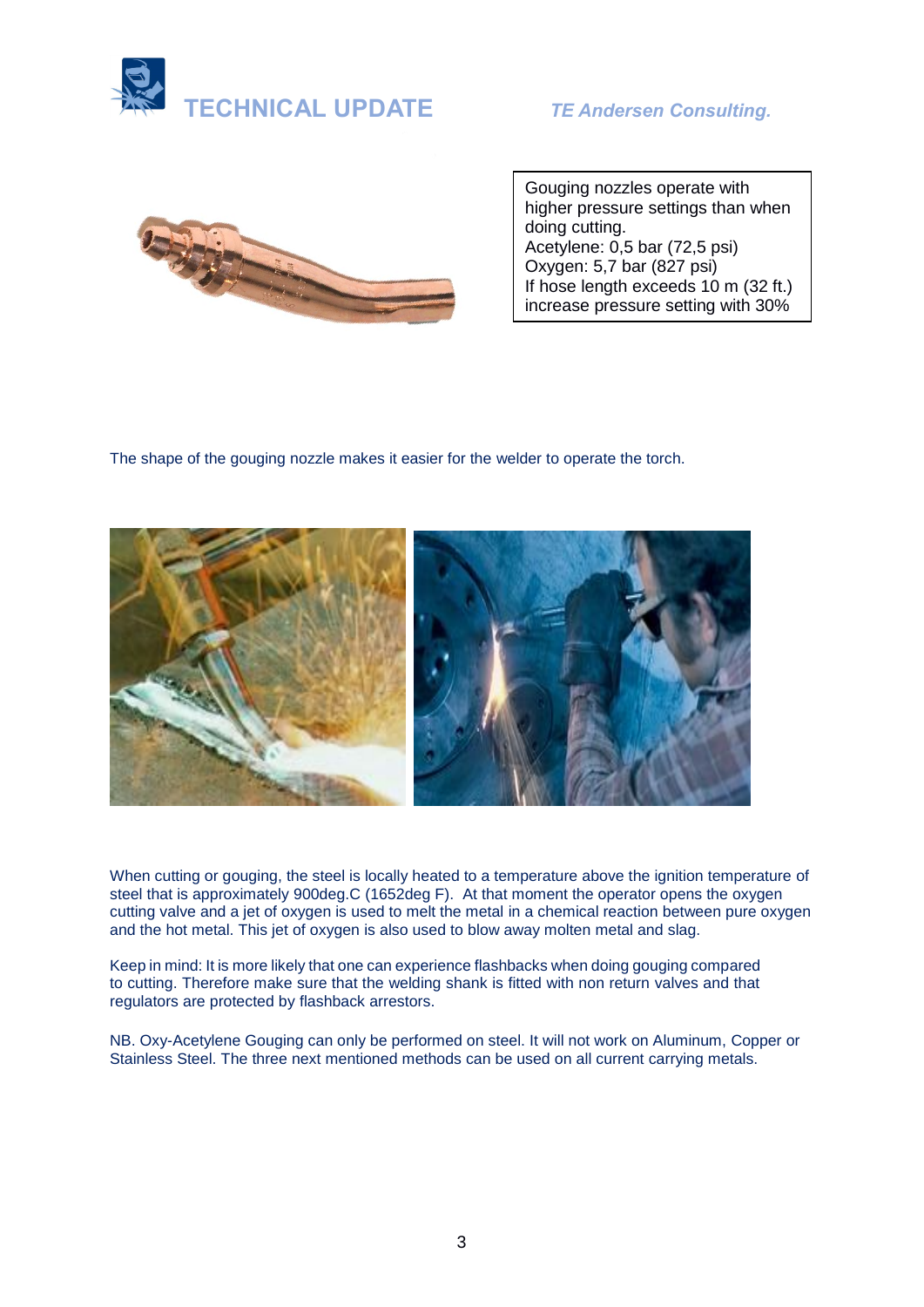

# Exothermic Gouging

Using an exothermic electrode gives the possibility to utilize standard welding equipment. One can use an Alternating Current (AC) welding machine or a Direct Current (DC) welding machine. Using a DC welding machine, connect the electrode to either plus or minus polarity using a standard electrode holder. No oxygen or compressed air is needed. The term **exothermic process** describes a process or reaction that releases [energy](https://en.wikipedia.org/wiki/Energy) from the system to its surroundings. The energy is built into the electrode coating and is released when the electrode is ignited. For smaller gouging jobs where more productive methods are not available or take too long to rig up exothermic gouging might be an alternative. The process can be utilized on all current carrying materials.

#### Gouging Technique:



- 1) Hold the electrode vertically and press lightly against the workpiece. The arc will strike after a few seconds.
- 2) Hold the electrode at an angle of 15–20° to the workpiece.
- 3) Direction of travel.
- 4) Warning! Do not cut down into the workpiece. Should this happen inadvertently, move the electrode back and lower to correct angle.
- 5) Work downwards when cutting into a vertical surface.
- 6) If a deeper groove is required, proceed as in this sketch.

Exothermic electrodes are available in the following sizes and require amperage as indicated below:

- 2,4mm 190Amp
- 3,2mm 310Amp
- 4,0mm 380Amp

The process develops a copious amount of fumes and smoke. Good ventilation is essential. For large jobs Oxy- acetylene, Air carbon arc or Plasma gouging is recommended.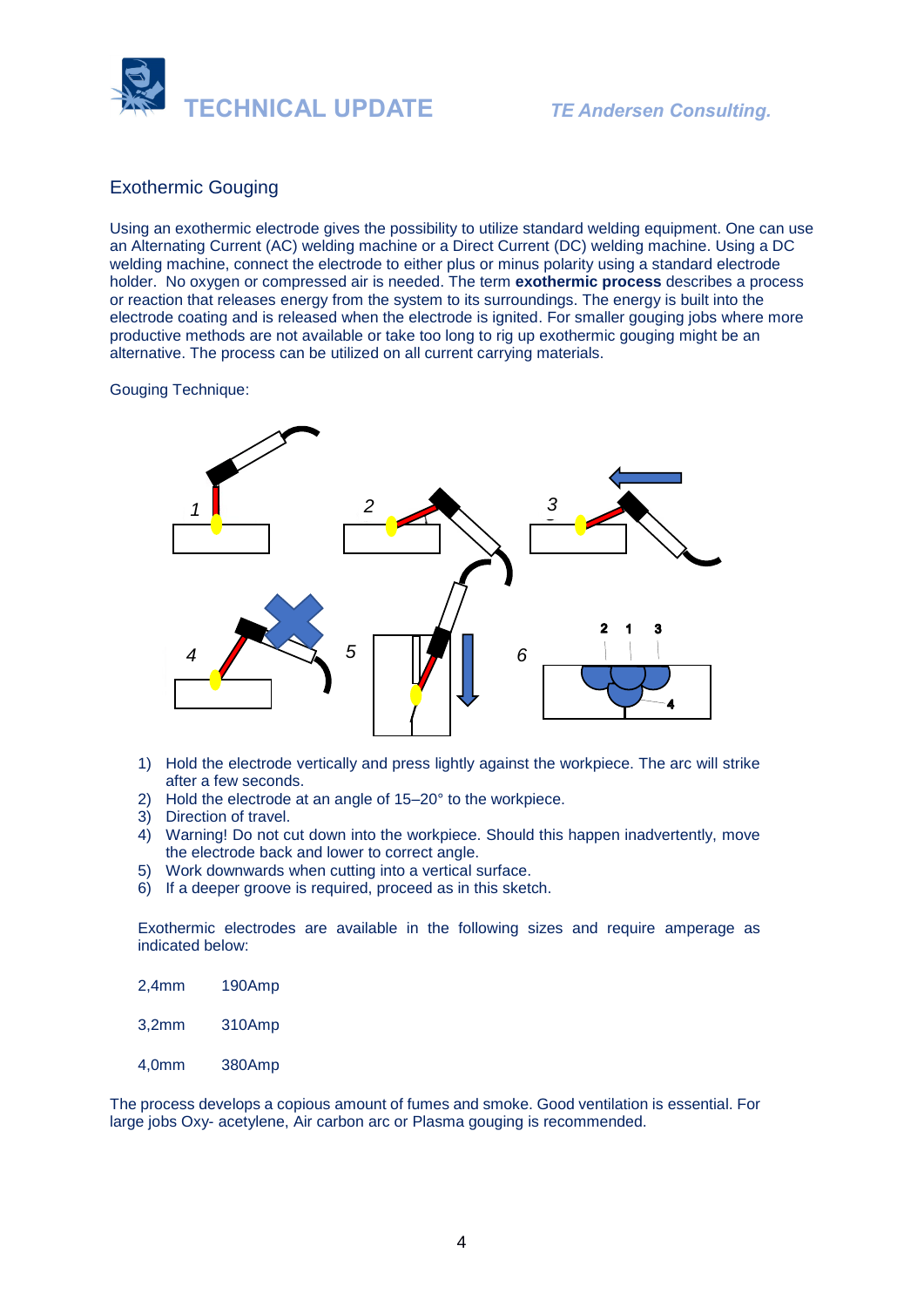

# Air Carbon Arc Gouging

Probably the fastest and most efficient way to remove metal is using ACA Gouging. The aircarbon-arc process utilizes the arc effect to melt the metal, which is subsequently blown away by a jet of compressed air. The method is therefore also useful for cutting stainless steel and other current carrying materials, which are difficult to cut by the oxy-acetylene method. The air carbon arc process leaves a fairly clean surface, free from slag, and further surface preparation is usually not necessary. Exception is on stainless steel where there will be necessary to remove the carbon deposit by grinding.



The equipment consists of a welding power source suitable for air carbon arc gouging, a special electrode holder with air ducts, copper coated carbon graphite electrodes, a compressed air source that deliver from 6 to 9 bars (87- 130 psi), cable and air hose.

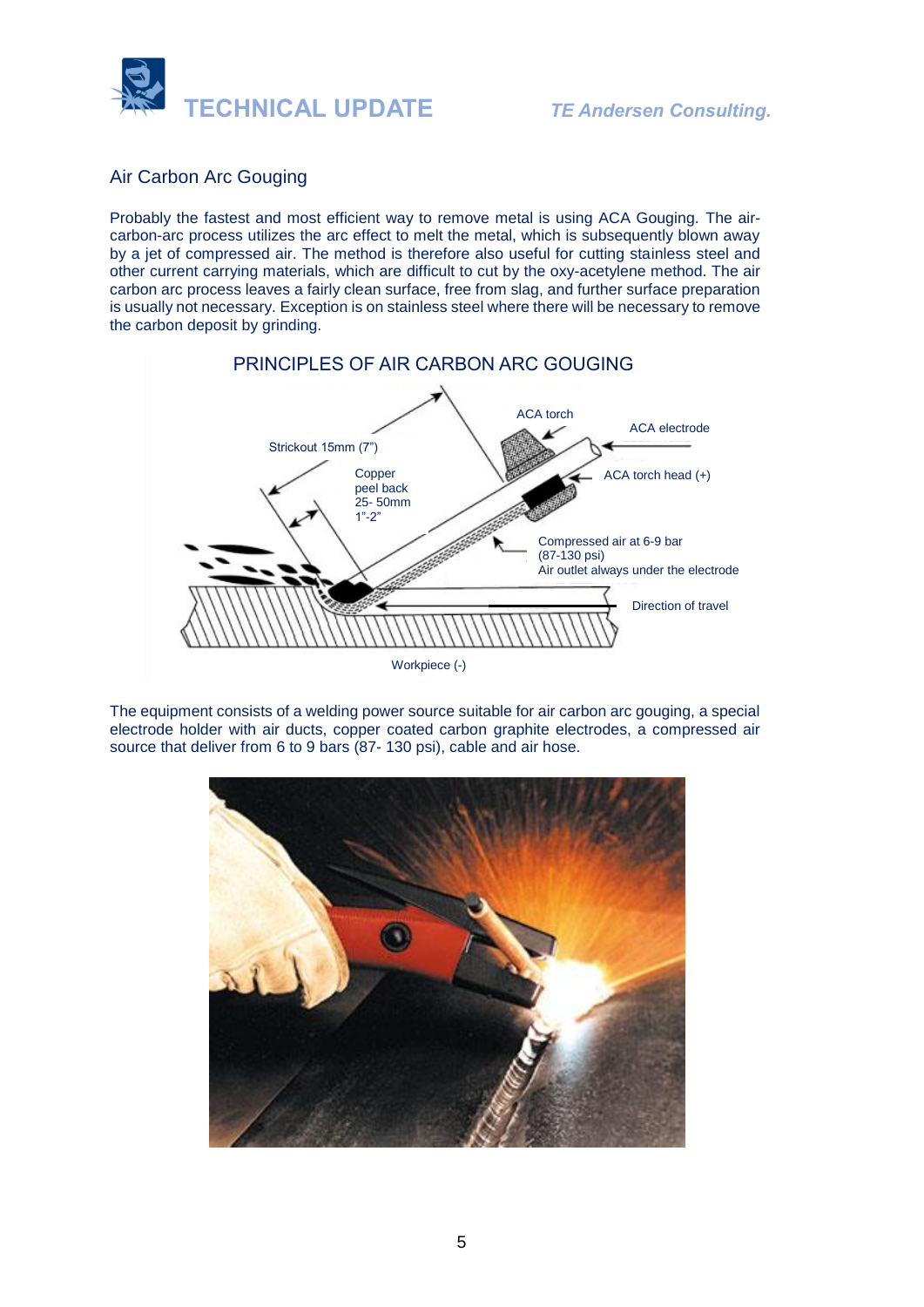

ACA gauging electrodes are made from a blend of carbon and graphite. The electrode is copper cladded something that improves electric conductivity and helps maintain electrode diameter at the point of the arc. Normal electrode length is 305mm (12"). Electrode diameters and parameters are as follows:

| 6,3mm $(1/4")$               | 200-350 Amp |
|------------------------------|-------------|
| $8,0$ mm $(5/16")$           | 200-450 Amp |
| 15 X 5mm (19/32" X 13/64") * | 400-600 Amp |

\*A typical application for the 15 X 5mm flat electrode is for flushing the deck for weld leftovers after removal of sea fastening brackets onboard heavy lifters.

Electrode holder with electrode to be connected to welding machines plus (+) terminal. Return clamp to be connected to minus (-) terminal. Air pressure 6-9 bar (87- 130 psi)



The welding machine must have sufficient capacity in order to deliver the required amperage. The Unitor model UWI-500 TP is a suitable power source for ACA gauging delivering up to 500 Ampere at 50% duty cycle. At 400 Ampere the duty cycle is 100%. It also has a special characteristic required for the ACA process. This is an important feature for a welding machine to have if it is to be used for ACA gouging over time.



UWI-500 TP Special characteristic for ACA Gouging

Two welding machines may also be connected together in parallel by connecting the negative terminal (-) from both machines to the return. The cables from the positive terminals (+) are then lead to the worksite and connected to the electrode holder. A remote control parallel connection must also be established in order to synchronise the electronics of the machines. Check with supplier/ manufacturer if the welding machines have this feature.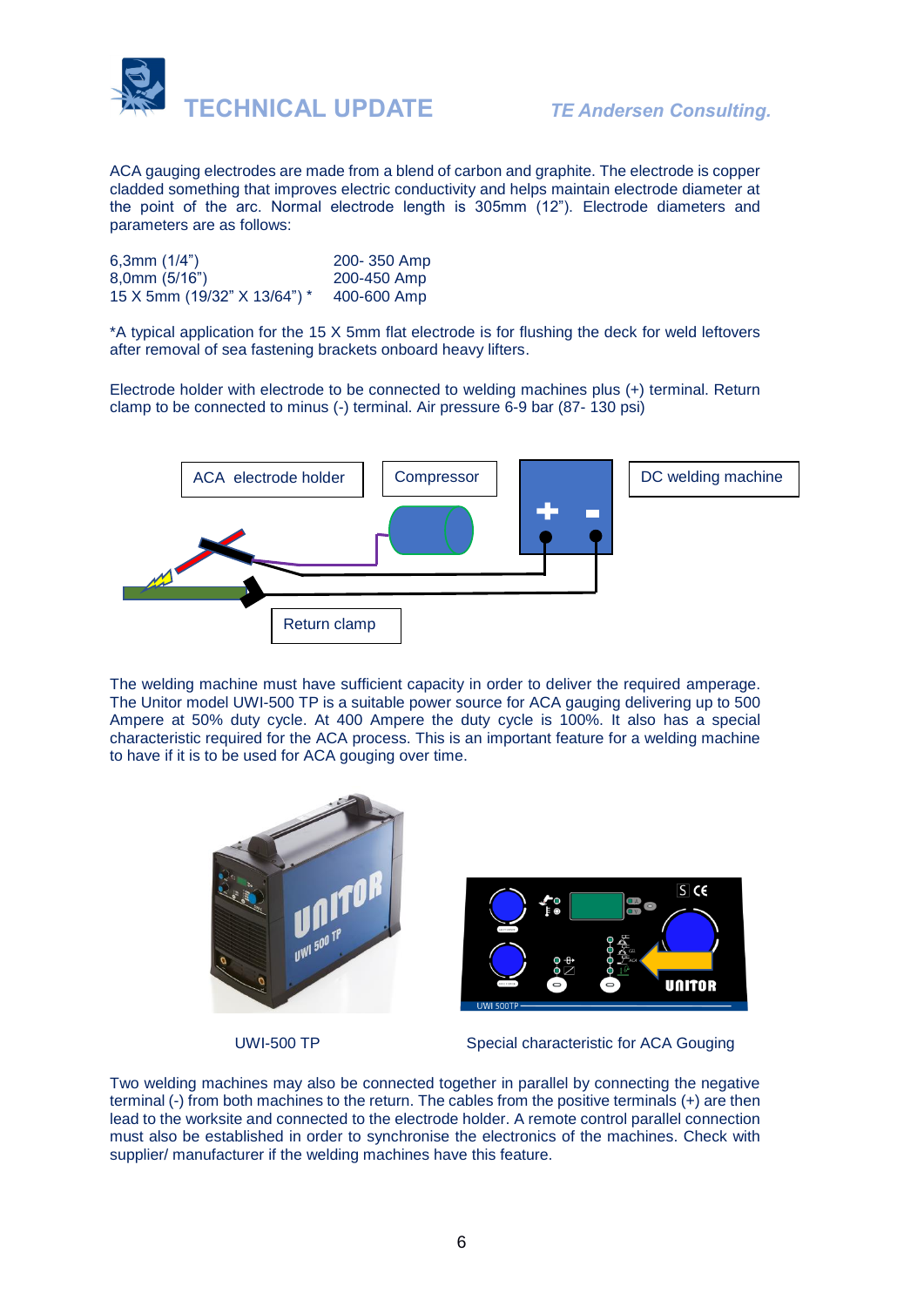

A special jaw-type electrode holder is used for air carbon arc gouging. The jaws are fitted with nozzles, which direct jets of compressed air parallel with the electrode to the molten pool. The holder is equipped with a cut-off valve for compressed air. Compressed air supply 400–900 l/min at a pressure of approx. 6–9 bar (87- 130 psi). The holder will accept round and flat electrodes. Most models are supplied complete with integrated compressed air hose/welding cable, cable connectors and a quick connector for compressed air.



General rules for ACA gouging:

- Check that all screw connections are properly tightened to minimize any loss of effect.
- Clean the electrode jaws occasionally with a steel brush to ensure good contact.
- Blow out the air line before connecting to the holder to remove any condensation.
- Set the air pressure at 6 to 9 bars (87-130 psi).
- Check connections for correct polarity.
- Fit the electrode in the holder so that it protrudes approx. 150 mm (6") from the holder. The full length of an electrode is 305mm (12")

Stickout 150 mm (6")

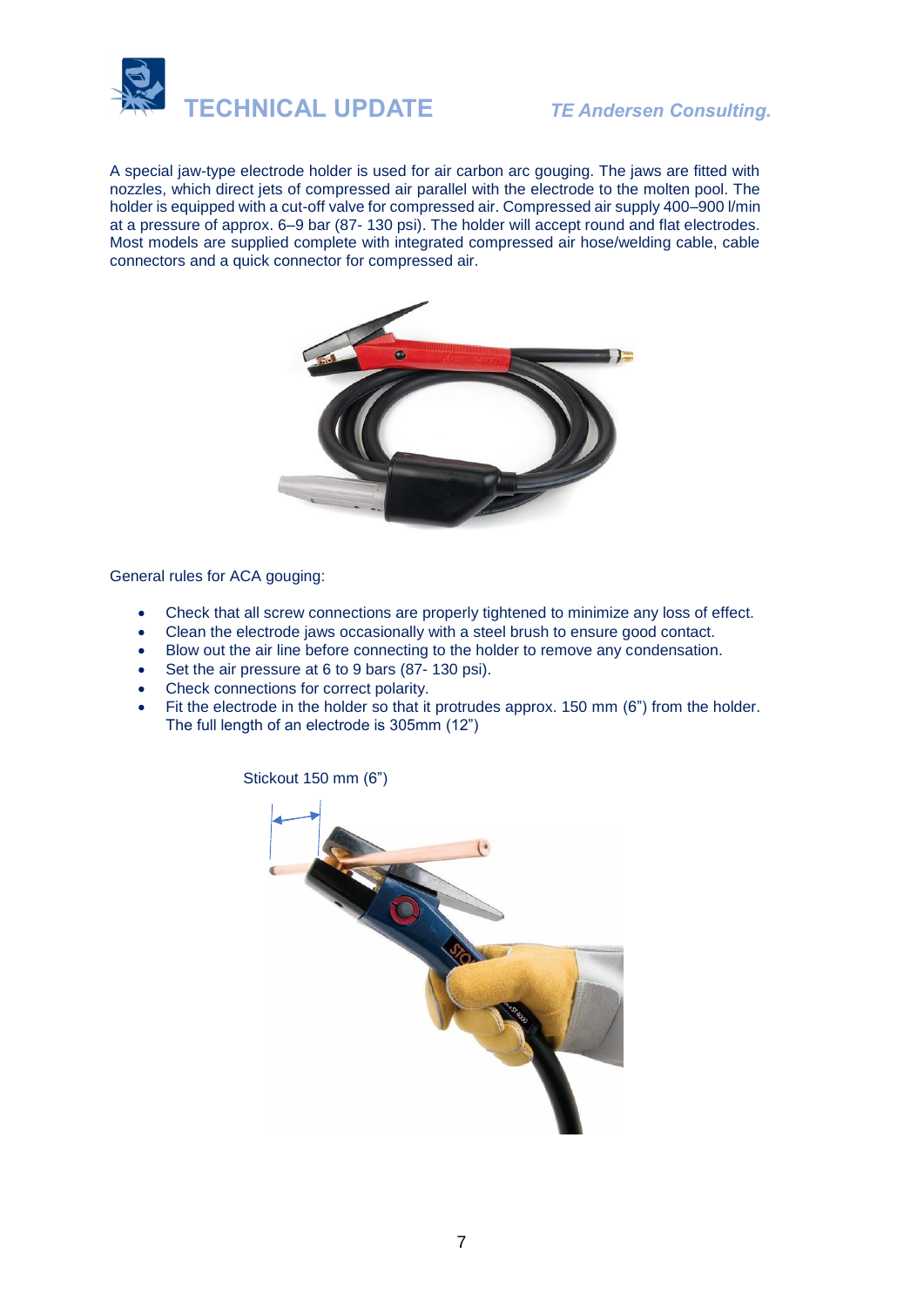

- When the electrode is moved from right to left, the air outlets in the electrode jaws must be positioned on the right side of the electrode so that the main stream of the compressed air jet is lead beneath the electrode.
- Check the current and remember that the high arc voltage will usually require a higher than normal setting on the amperage scale.
- If amperage is too low, gouging will be unsatisfactory.
- Check that the air supply is switched on and the air-valve on the holder is in the open position before striking the arc.
- Keep the arc short but avoid touching the workpiece with the electrode once gouging has commenced.
- When gouging in the overhead position, make sure that molten metal does not fall directly on to the electrode holder.
- Gouging in the vertical position is performed vertical down.
- When the equipment is in regular use, dismantle and clean the valve at least once a month and make sure that the air passage is not obstructed. Lubricate the 0-rings with special valve grease.

Most welders who have had some welding or cutting experience should be able to master the gouging technique by practising 2 or 3 times a day for about a week. A typical application of the ACA method is the removal of sections which have been welded to the deck for securing deck cargo. Hold the electrode holder so that the electrode slopes back from the direction of travel. The air blast is directed along the rear of the electrode towards the arc. The depth and contour of the groove is controlled by the electrode angle and speed of travel. It is possible to cut grooves with a depth of up to 25 mm (1"). A combination of wide electrode angle and slow speed of travel will produce a narrow, deep groove. The width of the groove will usually be about 3 mm (1/8") wider than the electrode diameter. An electrode angle of approx. 35° will provide a normal groove depth and highest speed of travel. An electrode angle of 45 –70° is used to obtain the deepest groove. Adjust the speed of travel to obtain an even, hissing sound and clean, smooth groove surface. The amount of metal which can be removed increases with increasing current. However, every electrode has an ideal current level which is slightly below its maximum. If the ideal level is exceeded, the welder will notice a considerable increase in electrode consumption.

When ACA gouging with 8 mm (5/16") electrodes and using 100 m (328ft) cable length or more, the cable size should be minimum 95 mm2 (3/0 AWG).

WARNING! Wet or damp ACA gouging electrodes will give off splinters and are dangerous in use. Damp electrodes must be dried out in a drying oven at 180 °C (356 °F) for 10 hours before use. The fumes from ACA gouging electrodes are dangerous and must not be inhaled. Arrange for suitable ventilation or use an air mask. The noise level during ACA gouging can be above 100 decibels. Therefor make sure to use approved ear protectors when working with the ACA gouging process and protect your body and head against molten metal spray.

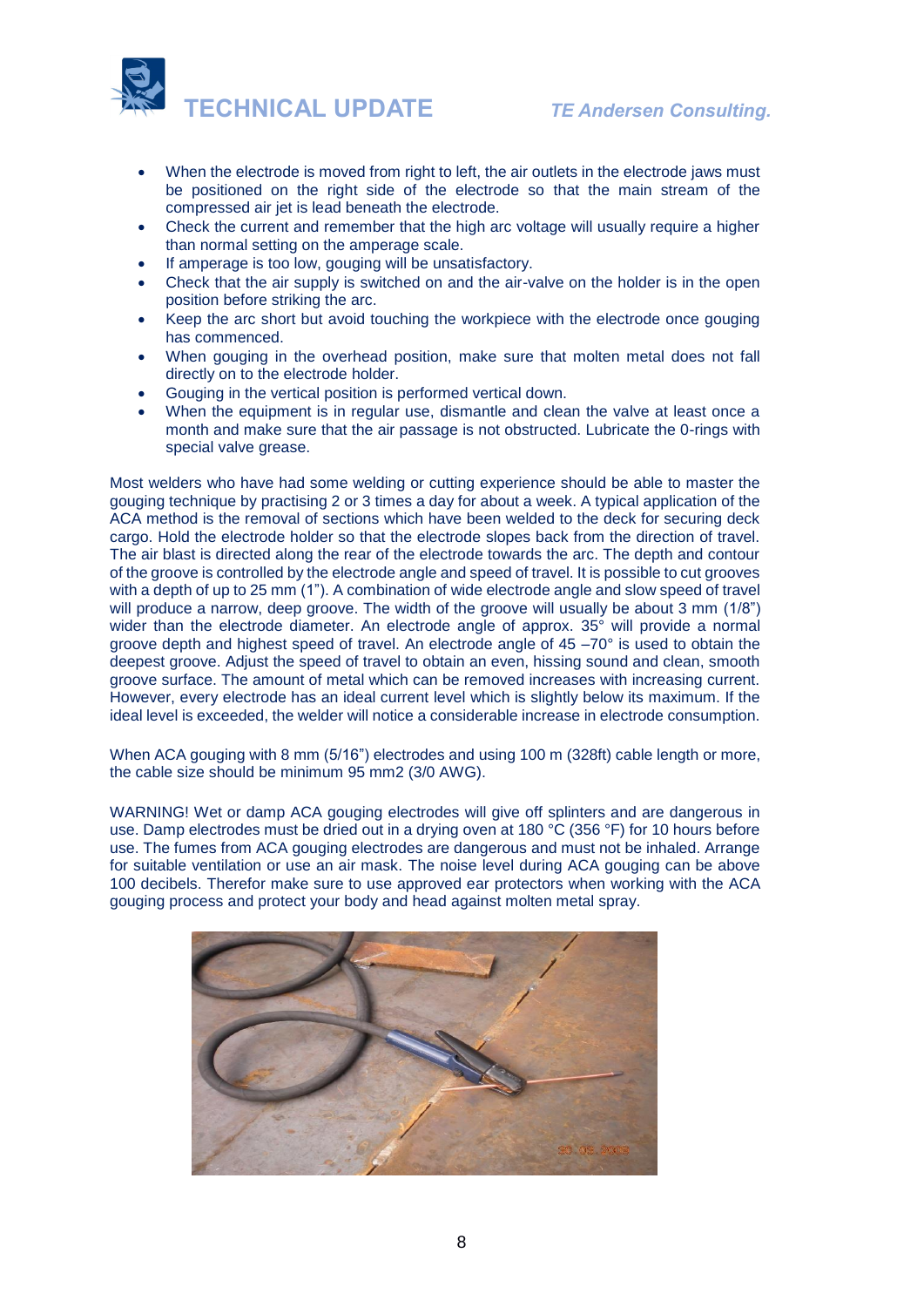

### Plasma Gouging

For detailed information on Plasma and Plasma cutting/gouging go to TE Andersen Consulting> Marine Welding Library> Electric Arc Welding and Cutting> Technical update - PLASMA CUTTING & GOUGING.

Most people think plasma cutters are for cutting only but they can with good result be used for gouging. NB. You will need a 100 Amp plasma cutter to make it into an efficient unit for gouging. A 30, 40 or 50 Amp plasma cutter will not have sufficient capacity for this task.

The basic plasma cutting process involves creating an electrical channel of superheated, electrically ionized gas i.e. [plasma](https://en.wikipedia.org/wiki/Plasma_(physics)) from the plasma cutter itself, through the work piece to be gouged, thus forming a completed electric circuit back to the plasma cutter via a return clamp. This is accomplished by a compressed air which is blown through a focused nozzle at high speed toward the work piece. An electrical arc is then formed within the gas, between an electrode near or integrated into the gas nozzle and the work piece itself. The electrical arc ionizes some of the gas, thereby creating an electrically conductive channel of plasma. As electricity from the torch travels down this plasma delivers sufficient heat to gouge out the work piece. At the same time, much of the high velocity plasma and compressed air blow the hot molten metal away, thereby creating a groove.



NB. Plasma cutters use a number of methods to start the arc. Avoid using plasma cutters that use a high voltage, high frequency circuit to start the arc. This method has a number of disadvantages, including risk of electrocution, difficulty of repair, spark gap maintenance, and the large amount of [radio frequency](https://en.wikipedia.org/wiki/Radio_frequency) emissions something that will disturb radio communication onboard. This method of starting can also interfere on sensitive electronics, such as CNC hardware or computers. A better method is starting the arc is where the nozzle and electrode in the first step are in contact. The nozzle is th[e cathode](https://en.wikipedia.org/wiki/Cathode) (+ polarity), and the electrode is the [anode](https://en.wikipedia.org/wiki/Anode) ( - polarity). In the second step, when the plasma gas begins to flow, the nozzle is blown forward creating a gap and a pilot arc is established. This is refered to as Blow back system.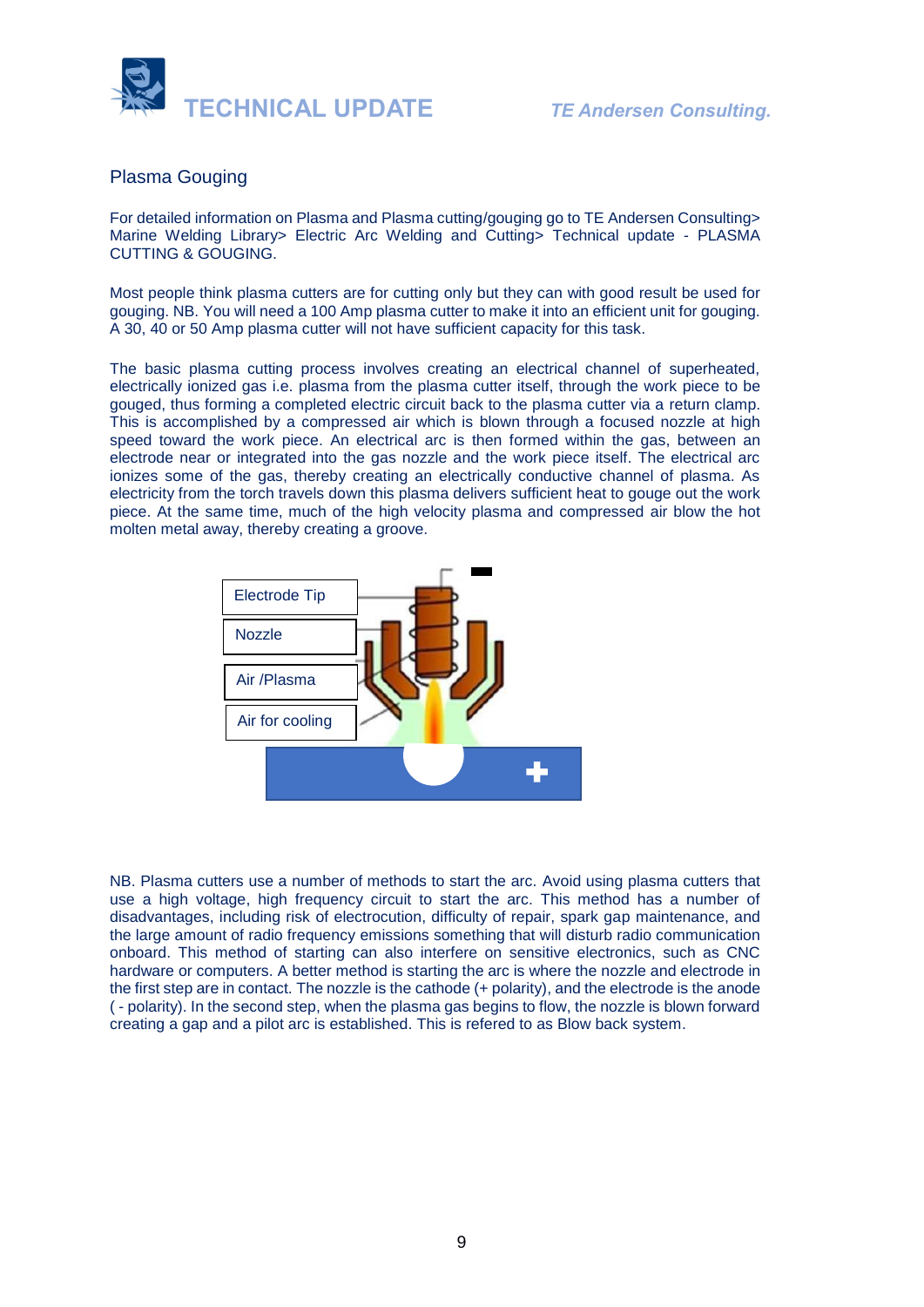



The Stel Thor 123 Plasma cutter delivers 100Amps and operates on 3 phase 400V +/- 15%, Fuse rating 25A. The feature "Check Consumables" warns the operator when the consumables (electrode and nozzle) are finished and need to be changed thereby avoid damage to the torch. The unit also have a RESET switch that offers added safety to the operator.

When gouging, angle the torch to a lead angle of 35°-45°, using a gouging tip. While maintaining a constant standoff distance, this allows for only a partial penetration into the work, thus removing metal from the surface. The amount of current, travel speed, standoff distance, lead angle, and tip size will determine the amount of material removed and the profile of the gouge.

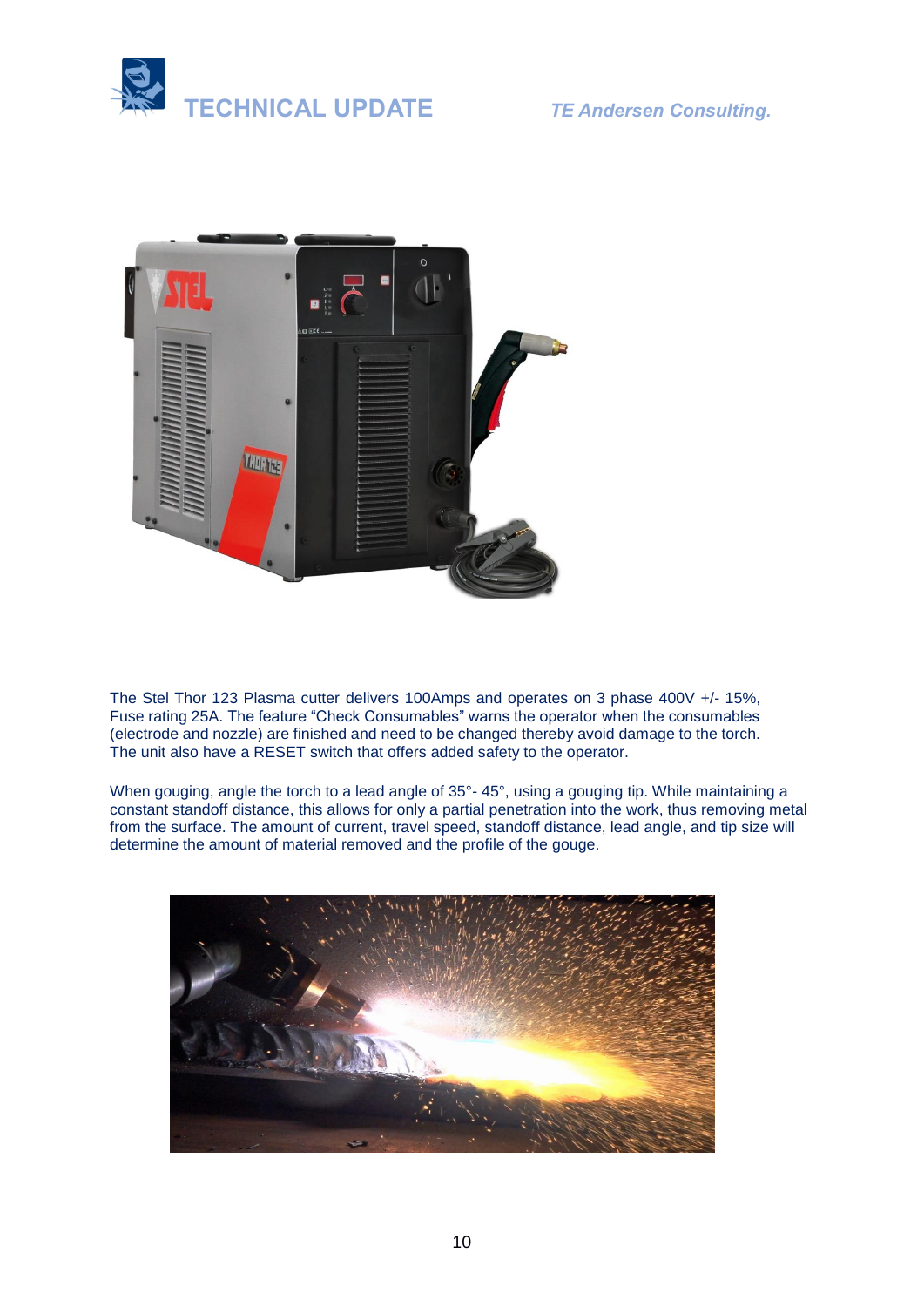



There will normally be a need to change some of the consumables in the torch when going from cutting to gouging. You can use the shield cup body with either the gouging shield cap or the shield deflector. Also, you can use the single piece shield cup.



Some good advice:

Keep longest possible distance between the plasma machine's front and location where gouging takes place. The machine need cooling and dust from the gouging can be drawn into machines interior if it is placed too close to gouging location.

The compressed air entering the plasma cutter must be absolutely dry and free from water and oil.

Change electrode tip and nozzle when "Check Consumables" warning is activated.

Make sure that location where return clamp is fastened to base material are grinded to secure good electric conductivity.

Every 1/2 year make sure to remove the plasma machine's cover plate and blow through with dry compressed air. This is in order to remove dust and dirt from electric components.

Despite great improvement in plasma machine technology the last couple of years making them more robust and sturdy, keep in mind that they like all electronic equipment must be handled with care. Do not leave the equipment out on the open deck or in other exposed locations when not in use.